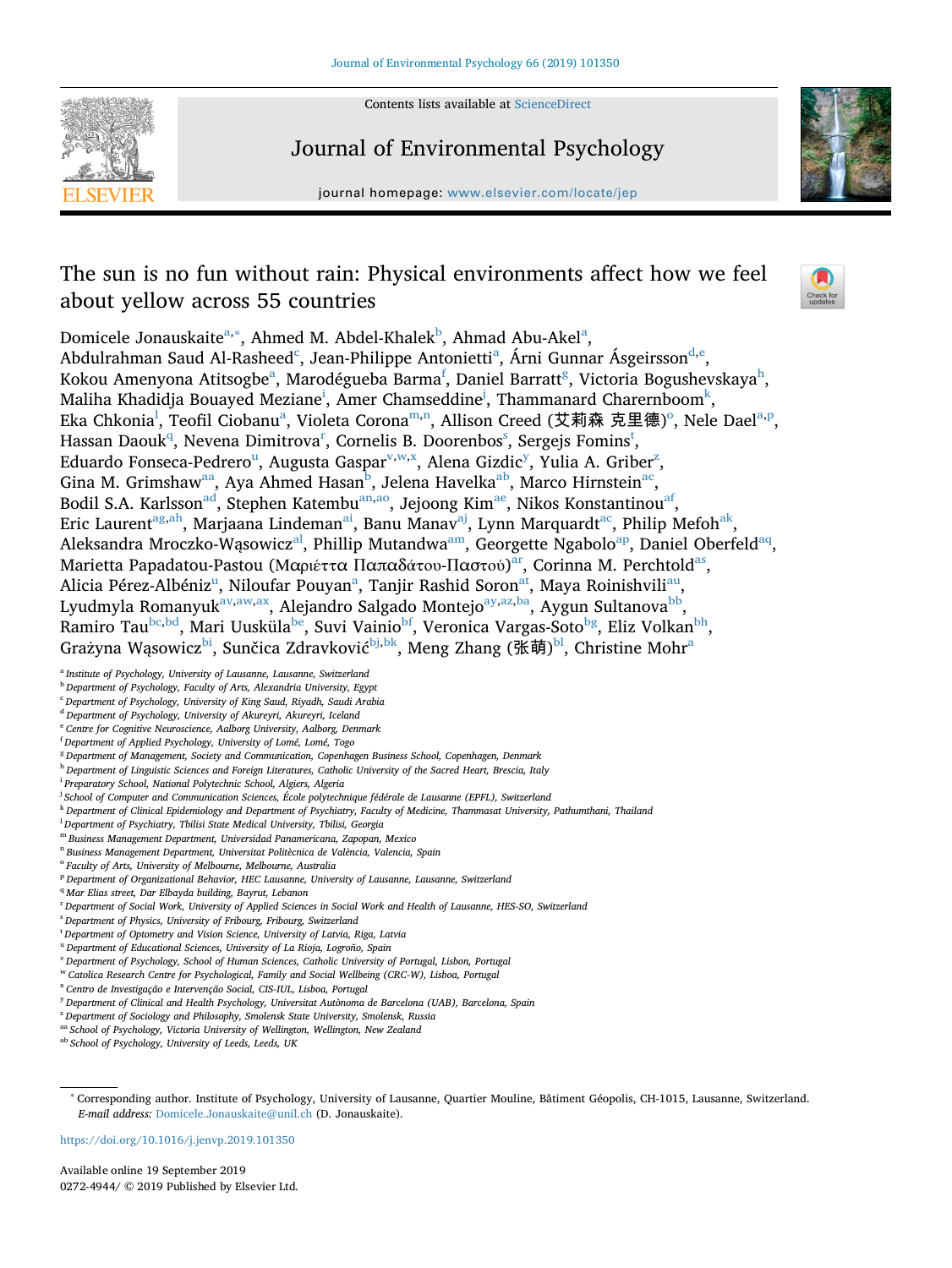- <span id="page-1-0"></span>ac *Department of Biological and Medical Psychology, University of Bergen, Bergen, Norway*
- <span id="page-1-1"></span>ad *Division of Built Environment, Research Institutes of Sweden AB (RI.se), Gothenburg, Sweden*
- <span id="page-1-4"></span>ae *Department of Psychology, Duksung Women's University, Seoul, South Korea*
- <span id="page-1-5"></span>af *Department of Rehabilitation Sciences, Cyprus University of Technology, Limassol, Cyprus*
- <span id="page-1-6"></span>ag *Laboratory of Psychology, Bourgogne Franche–Comté University, Besançon, France*
- <span id="page-1-7"></span>ah *Maison des Sciences de l'Homme et de l'Environnement, CNRS & University of Franche-Comté, Besançon, France*
- <span id="page-1-8"></span>ai *Department of Psychology and Logopedics, University of Helsinki, Helsinki, Finland*
- <span id="page-1-9"></span>aj *Department of Interior Architecture and Environmental Design, Faculty of Art Design and Architecture, Istanbul Ayvansaray University, Istanbul, Turkey*
- <span id="page-1-10"></span>ak *Department of Psychology, University of Nigeria, Nsukka, Nigeria*
- <span id="page-1-11"></span>al *Institute of Philosophy of Mind and Cognition, National Yang-Ming University, Taipei, Taiwan*
- <span id="page-1-12"></span>am *Department of Student Affairs, Midlands State University, Gweru, Zimbabwe*
- <span id="page-1-2"></span>an *Department of Psychology, University of Nairobi, Nairobi, Kenya*
- <span id="page-1-3"></span>ao *Institut für Psychologie, Humboldt-Universität zu Berlin, Berlin, Germany*
- <span id="page-1-13"></span>ap *Département de Psychologie, Université Omar-Bongo, Libreville, Gabon*
- <span id="page-1-14"></span>aq *Institute of Psychology, Johannes Gutenberg-Universitaet Mainz, Germany*
- <span id="page-1-15"></span>ar *School of Education, National and Kapodistrian University of Athens, Athens, Greece*
- <span id="page-1-16"></span>as *Department of Psychology, University of Graz, Graz, Austria*
- <span id="page-1-17"></span>at *Telepsychiatry Research and Innovation Network, Dhaka, Bangladesh*
- <span id="page-1-18"></span>au *Laboratory of Vision Physiology, I. Beritashvili Center of Experimental Biomedicine, Tbilisi, Georgia*
- <span id="page-1-19"></span>av *Faculty of Psychology, Taras Shevchenko National University of Kyiv, Kyiv, Ukraine*
- <span id="page-1-20"></span>aw *Department of Psychology, V.I. Vernadsky National University of Taurida, Kyiv, Ukraine*
- <span id="page-1-21"></span>ax *Department of Psychology, Kyiv National University of Culture and Arts, Kyiv, Ukraine*
- <span id="page-1-22"></span>ay *Escuela Internacional de Ciencias Económicas y Administrativas, Universidad de La Sabana, Chía, Colombia*
- <span id="page-1-23"></span>az *Center for Multisensory Marketing, BI Norwegian Business School, Oslo, Norway*
- <span id="page-1-24"></span>ba *Neurosketch, Bogotá, Colombia*
- <span id="page-1-25"></span>bb *National Mental Health Centre of the Ministry of Health, Baku, Azerbaijan*
- <span id="page-1-26"></span>bc *Faculty of Psychology and Educational Sciences, University of Geneva, Geneva, Switzerland*
- <span id="page-1-27"></span>bd *Institute of Psychology and Education, University of Neuchâtel, Neuchâtel, Switzerland*
- <span id="page-1-28"></span>be *School of Humanities, Tallinn University, Tallinn, Estonia*
- <span id="page-1-29"></span>bf *Faculty of Social Sciences, University of Helsinki, Helsinki, Finland*
- <span id="page-1-30"></span>bg *Facultad de Psychology, Universidad de Lima, Lima, Peru*
- <span id="page-1-31"></span>bh *Department of Psychology, Cyprus International University, Nicosia, Cyprus*
- <span id="page-1-32"></span>bi *Department of Economic Psychology, Kozminski University, Warsaw, Poland*
- <span id="page-1-33"></span>bj *Department of Psychology, Faculty of Philosophy, University of Novi Sad, Serbia*
- <span id="page-1-34"></span>bk *Laboratory for Experimental Psychology, University of Belgrade, Serbia*
- <span id="page-1-35"></span>bl *Department of Psychology and Behavioral Sciences, Zhejiang University, Hangzhou, China*

# ARTICLE INFO

ABSTRACT

Handling Editor: Sander van der Linden *Keywords:* Colour Emotion Affect Cross-cultural Environment Climate

Across cultures, people associate colours with emotions. Here, we test the hypothesis that one driver of this cross-modal correspondence is the physical environment we live in. We focus on a prime example – the association of yellow with joy, – which conceivably arises because yellow is reminiscent of life-sustaining sunshine and pleasant weather. If so, this association should be especially strong in countries where sunny weather is a rare occurrence. We analysed yellow-joy associations of 6625 participants from 55 countries to investigate how yellow-joy associations varied geographically, climatologically, and seasonally. We assessed the distance to the equator, sunshine, precipitation, and daytime hours. Consistent with our hypotheses, participants who live further away from the equator and in rainier countries are more likely to associate yellow with joy. We did not find associations with seasonal variations. Our findings support a role for the physical environment in shaping the affective meaning of colour.

#### **1. Introduction**

Across cultures, people associate colours with emotions [\(Adams &](#page-5-0) [Osgood, 1973\)](#page-5-0). These associations may be attributed to linguistic and cultural factors. If so, one's built and natural environments need to be considered too, because one's environment interacts with one's psychological functioning. In this context, colour is an obvious descriptor of one's physical environment, and is thought to directly influence our psychological functioning [\(Jalil, Yunus, & Said, 2012](#page-5-1)). For instance, pink rooms were proposed to reduce aggressiveness in prisoners ([Schauss, 1979](#page-6-0); but see; [Genschow, Noll, Wänke, & Gersbach, 2015](#page-5-2)). Others suggested that green reduces stress in hospital environments ([Dijkstra, Pieterse, & Pruyn, 2008](#page-5-3)). We focus on natural variations in our physical environments to test whether these variations can predict how people associate colours with emotions. We chose yellow, because yellow is commonly, although not exclusively, associated with joy ([Burkitt & Sheppard, 2014;](#page-5-4) [Dael, Perseguers, Marchand, Antonietti, &](#page-5-5) [Mohr, 2016](#page-5-5); [Jonauskaite, Althaus, Dael, Dan-Glauser, & Mohr, 2019](#page-5-6); [Kaya & Epps, 2004;](#page-5-7) [Lindborg & Friberg, 2015;](#page-6-1) [Sutton & Altarriba,](#page-6-2) [2016\)](#page-6-2). This affective association might originate from saturated yellow co-occurring with positive climatological experiences like sunshine ([Griber, Mylonas, & Paramei, 2018;](#page-5-8) [Palmer & Schloss, 2010\)](#page-6-3) and warmth ([Ou, Luo, Woodcock, & Wright, 2004\)](#page-6-4).

Sunshine, and pleasant weather more generally, have been related to better mood in French and American participants [\(Guéguen, 2013](#page-5-9); [Keller et al., 2005](#page-5-10)). However, since research is primarily focused on individuals from Western countries ([Henrich, Heine, & Norenzayan,](#page-5-11) [2010\)](#page-5-11), this positive evaluation of sunshine might not hold globally. Rather, the association of joy with sunshine might be further modulated by warmth and rainfall. Sunshine, warmth, and sufficient rain are necessities for life and growth whereas sunshine alone might lead to drought and death. Thus, people in the Sahara Desert, where yellow is the colour of sand and the burning sun, might rate yellow as less joyful than Norwegians. Joyfulness of yellow might be further reduced when daylight is plentiful (i.e., midsummer) compared to when daylight is scarce (i.e., midwinter). Hence, geographic, climatological, and seasonal factors may modulate one's affective associations with yellow.

We tested these putative associations with data gathered from our ongoing International Colour-Emotion Survey ([Mohr, Jonauskaite, Dan-](#page-6-5)[Glauser, Uusküla, & Dael, 2018](#page-6-5)). We tested whether sunshine, distance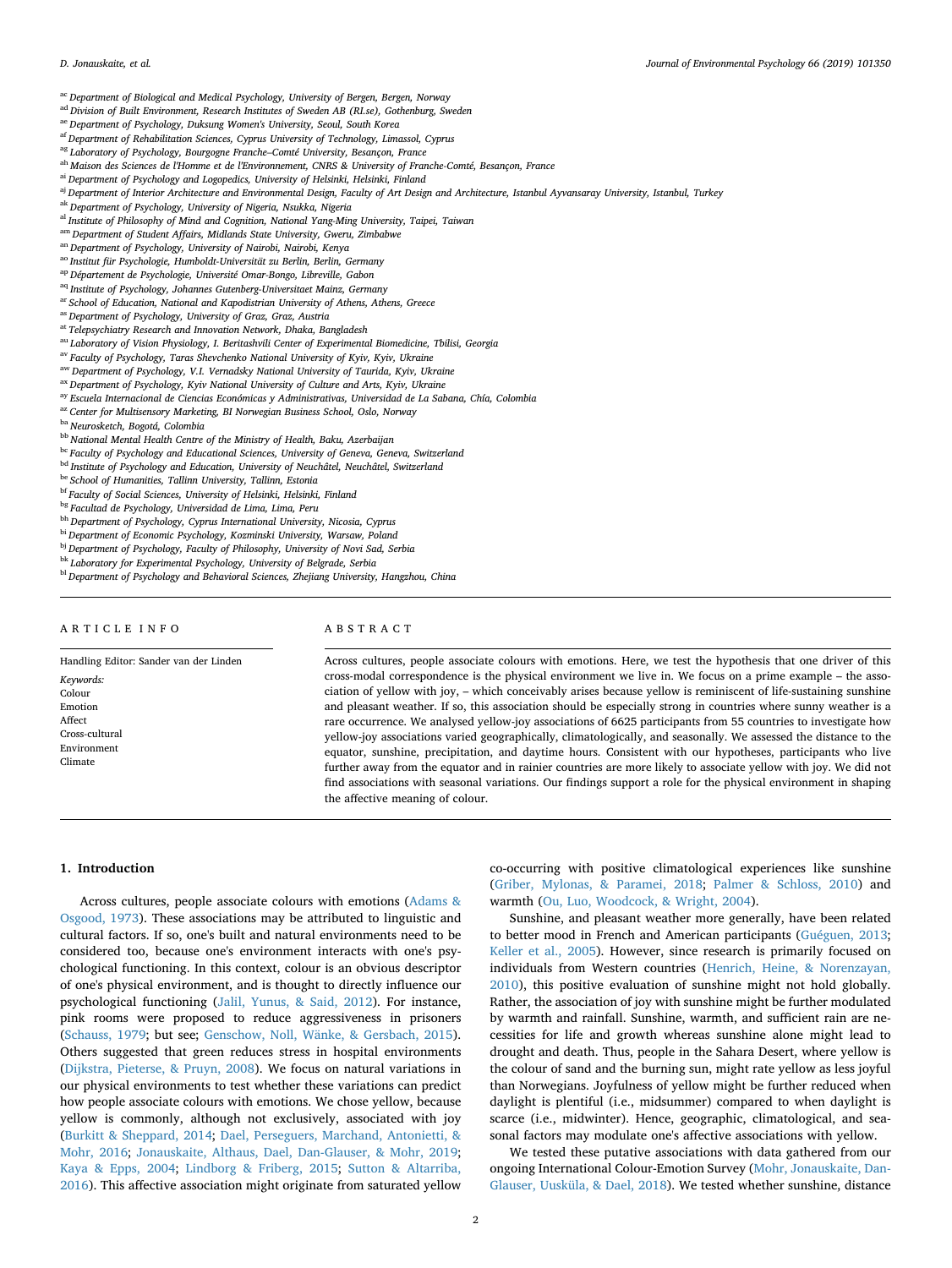to the equator, precipitation, and number of daytime hours, when the survey was completed, predict the strength of the association of yellow with joy in over 6500 participants living in 55 different countries. We hypothesised that participants living in less sunny countries, further away from the equator and/or with heavier rainfall would endorse the yellow-joy association to a greater extent than people living in sunnier countries, located closer to the equator and/or with lighter rainfall. Furthermore, we expected stronger associations when daylight was scarce compared to when daylight was plentiful.

# **2. Method**

# *2.1. Participants*

We extracted responses on yellow-joy associations from a larger data set (see the ongoing International Colour-Emotion Survey ([Mohr](#page-6-5) [et al., 2018\)](#page-6-5) (<http://www2.unil.ch/onlinepsylab/colour/main.php>). This survey aims to evaluate colour-emotion associations in as many countries as possible. To include a wide range of geographic locations, we included countries for which we had at least 20 useable participants (see [Simmons, Nelson, & Simonsohn, 2011](#page-6-6) for choice of minimum sample size; see "Data preparation" for inclusion criteria). This procedure left us with 6625 participants (1669 males) living in one of 55 countries ([Table 1](#page-2-0)).

The mean age (always in years) of participants was 33.87 (*95%*  $CI = [33.87, 34.21]$ , range: 16–87). Table S1 displays information regarding the language of the survey, age, and gender composition, separately for each country. The included participants were not colourblind according to self-report. The survey was conducted in accordance with the principles expressed in the Declaration of Helsinki. No formal ethics approval was received in Switzerland since the law of the Canton of Vaud, Switzerland, does not require it for behavioural studies.

# *2.2. Material and procedure*

# *2.2.1. Geneva Emotion Wheel (GEW version 3.0; [Scherer, Shuman,](#page-6-7) [Fontaine, & Soriano, 2013\)](#page-6-7)*

GEW is a self-report measure to assess the subjective feeling component of emotions. GEW presents 20 discrete emotions *(interest, amusement, pride, joy, pleasure, contentment, admiration, love, relief, compassion, sadness, guilt, regret, shame, disappointment, fear, disgust, contempt, hate,* and *anger*) organised in a circular fashion, with similar emotions being placed close to each other (see Table S2 for *joy* in all the languages). For each emotion, five radially aligned circles and a square are used to rate the intensity of the emotion. Selecting the square located the closest to the centre of the wheel means that the emotion intensity is zero (i.e., the given emotion is not perceived as associated with the given colour term). Selecting one of the five circles of increasing size means that the emotion is perceived as being associated with the colour term; the larger the selected circle, the more intense the emotion. Thus, a six-point ordinal rating scale (0–5) was used, with the

lowest scale category representing the absence of a colour-emotion association.

# *2.2.2. International colour-emotion association survey [\(http://www2.unil.](http://www2.unil.ch/onlinepsylab/colour/main.php) [ch/onlinepsylab/colour/main.php\)](http://www2.unil.ch/onlinepsylab/colour/main.php)*

The co-authors and collaborators were responsible for data collection in their respective countries. Participants were invited to complete the survey online, in their native language. Here, they were included regardless of which language they chose (see "Data preparation"). We facilitated local data collection by using links that directly opened in the target language (see Table S3). At the time of data extraction (February 2019), our survey was available in 40 different languages. Native speakers, many of whom co-author this article, had translated the survey and the GEW emotion terms into their respective languages (see complete list of translators in the Acknowledgments section). Bilingual speakers back-translated the emotion terms to ensure compatibility between languages.

The survey started by stating its main goal, providing ethical information (i.e., participation is anonymous and strictly confidential, responses are to be used for research purposes and its dissemination, participants can stop the survey at any time with no consequences) and collecting informed consent – participants knowingly consented by clicking on the "Let's go" button. The next two pages explained the task and how to use the GEW. To ensure that participants had understood the task, they performed a practice trial for "beige", a colour term not used in the actual survey. Participants had to correct the choices made by Peter, a fictional character. Once corrected, participants could continue to the experiment, in which they associated emotions with 12 colour terms (*red, orange, yellow, green, blue, turquoise, purple, pink, brown, black, grey,* and *white;* see Table S2 for *yellow* in all the languages) and evaluated emotion intensities. The colour terms were presented above the GEW display, and colour order was randomised. Participants could select one, several, or none of the GEW emotions. Participants rated the emotion intensities by clicking on the corresponding circle. Colour terms were chosen instead of colour patches because accurate colour presentation cannot be ensured when showing colour patches online.

After rating the 12 colour terms, participants reported age, gender, colour blindness ("*Do you have any trouble seeing certain colours?*"), colour importance in their life, country of origin and country of residence ("*What is your country of residence? The most recent country you have been living in for at least 2 years*"), native language, and fluency of the language they used to complete the colour-emotion survey. A "*do not want to answer*" option was available for all questions. On the final page, participants were thanked and graphically presented with the results from a previous, related study. Participants were further able to contact us via an e-mail address. On average, our participants took 13.9 min to complete the survey.

### *2.2.3. Geographic, climatological, and seasonal factors*

We extracted three measures for each country of residence. First,

<span id="page-2-0"></span>**Table 1**

|  | The number of participants (n) from each of the 55 countries included in the current study. See Table S1 for further demographic information. |
|--|-----------------------------------------------------------------------------------------------------------------------------------------------|
|  |                                                                                                                                               |

| Country (n)      | Country (n)    | Country (n)       | Country (n)        | Country (n)          |
|------------------|----------------|-------------------|--------------------|----------------------|
| Algeria (57)     | Cyprus $(324)$ | Iran $(123)$      | Nigeria (127)      | Spain $(201)$        |
| Argentina (65)   | Denmark (29)   | Israel (82)       | Norway (275)       | Sweden (265)         |
| Australia (54)   | Egypt $(159)$  | Italy $(115)$     | Peru $(22)$        | Switzerland (346)    |
| Austria (53)     | Estonia (131)  | Japan $(26)$      | Poland (164)       | Taiwan (60)          |
| Azerbaijan (433) | Finland (138)  | Kenya (25)        | Portugal (31)      | Thailand (30)        |
| Bangladesh (21)  | France (93)    | Latvia (28)       | Romania (24)       | Togo (34)            |
| Belgium (103)    | Gabon (30)     | Lebanon (74)      | Russia (115)       | Turkey (91)          |
| Bulgaria (32)    | Georgia (133)  | Lithuania (126)   | Saudi Arabia (141) | United Kingdom (206) |
| China (181)      | Germany (250)  | Mexico $(120)$    | Serbia (109)       | Ukraine (74)         |
| Colombia (102)   | Greece (499)   | Netherlands (119) | South Africa (25)  | USA (151)            |
| Croatia (70)     | Iceland (71)   | New Zealand (223) | South Korea (24)   | Zimbabwe (20)        |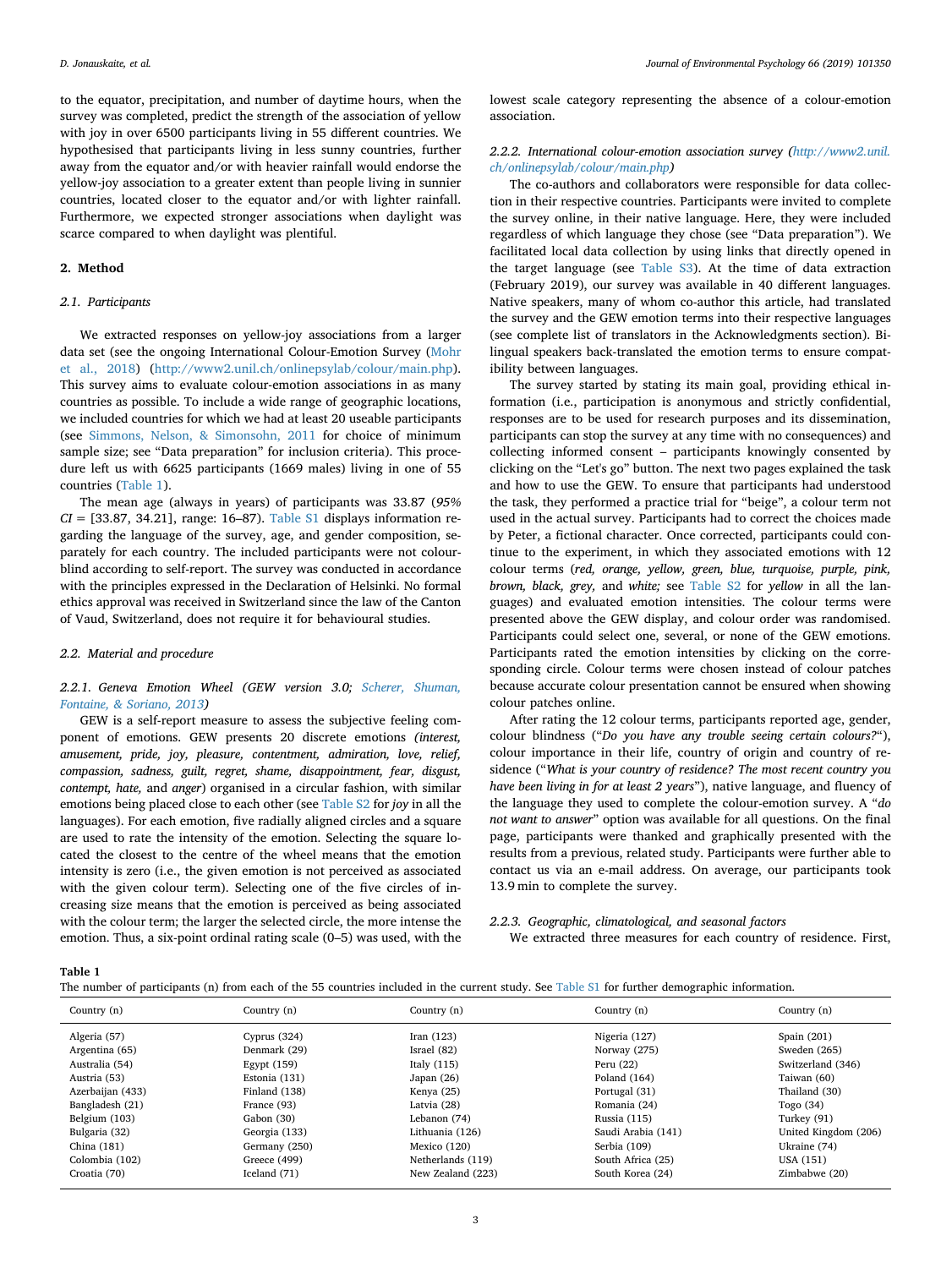s*unshine* – percentage of sunny hours per year, calculated by dividing the number of sunshine hours per year ([https://en.wikipedia.org/wiki/](https://en.wikipedia.org/wiki/List_of_cities_by_sunshine_duration) [List\\_of\\_cities\\_by\\_sunshine\\_duration](https://en.wikipedia.org/wiki/List_of_cities_by_sunshine_duration)) by the total number of daytime hours in a year (i.e.,  $12 h \times 365$  days = 4,380 h). This number was then multiplied by 100. Second, *absolute latitude* – distance to the equator of each country (central point) expressed in absolute latitude degrees ([https://developers.google.com/public-data/docs/canonical/countries\\_](https://developers.google.com/public-data/docs/canonical/countries_csv) [csv;](https://developers.google.com/public-data/docs/canonical/countries_csv) we ignored the  $\pm$  sign). Higher absolute latitude degrees indicate that a country is located further away from the equator and is colder. Third, *precipitation* – annual precipitation levels measured as millimetres (mm) of rainfall per year ([https://data.worldbank.org/](https://data.worldbank.org/indicator/AG.LND.PRCP.MM) [indicator/AG.LND.PRCP.MM\)](https://data.worldbank.org/indicator/AG.LND.PRCP.MM), see Table S4 for data of each country. This precipitation variable was chosen to complement the sunshine variable for two reasons. Firstly, few sunshine hours indicate more clouded hours, which may or may not be accompanied by rain/snow. Second, precipitation provides information about the amount of rainfall/snowfall that reached the ground. However, one could imagine situations when weak rainfall lasts all day (i.e., low sunshine and low rainfall) or when heavy rainfall lasts for a short period of time (i.e., high sunshine and high rainfall). Thus, we considered sunshine, latitude, and precipitation as complementary predictor variables.

The sunshine, precipitation, and latitude measures were calculated per country and represent values that were based on averages extracted from assessments over several years (sunshine and precipitation). To account for individual, seasonal factors, we further calculated for each participant the number of *daytime hours* on the day the participant completed the survey. We defined daytime hours as the number of hours between the country-specific sunrise and sunset time. To make the calculation, we took into account the day of the year when the survey was completed and the latitude of participants' country of residence (see *Supplementary Material* for derivation and R code). A greater number of daytime hours occur during local summer and fewer daytime hours during local winter, especially in countries further away from the equator.

# *2.3. Data preparation*

Our exclusion criteria are the same used before (e.g., [Jonauskaite,](#page-5-12) [Dael, et al., 2019](#page-5-12); [Jonauskaite, Wicker, et al., 2019](#page-5-13)). We excluded participants who were too quick (i.e., took  $\leq$  3 min to complete the main task) or too slow (took  $> 90$  min to complete the main task). We also excluded participants who seemed not to engage with the task (i.e., spent < 20 s rating the first four colour terms). We did not exclude participants even if they did not complete the survey in their indicated native language, as long as their fluency of the survey language was

sufficiently high (i.e., scored at least 5 on 1–8 scale, 8 indicating highest fluency). This criterion allowed the inclusion of immigrants and accounted for native languages in formerly colonised countries (e.g., Swahili speakers in Kenya who completed the survey in English). Finally, we excluded participants who had missing data on the yellow-joy association (i.e., provided no association, not even 0). The dataset contained the occasional missing data, because of technical problems when recording answers. See Table S5 for the count of excluded participants at each step of the data cleaning procedure. Cleaned data are available here: [https://forsbase.unil.ch/project/study-public](https://forsbase.unil.ch/project/study-public-overview/15126/1672/)[overview/15126/1672/](https://forsbase.unil.ch/project/study-public-overview/15126/1672/)

# *2.4. Design and statistical analyses*

All data were analysed and graphs were created using R (v. 3.4.0) statistical programming language. We started by assessing the correlations between the geographical and climatological predictors. None of the predictors seemed redundant as shown by average correlation coefficients (all  $|r| \leq .478$ ; Table S<sub>6</sub>). Also, the variance inflation factor in the regression model was acceptable (VIF  $\leq$  2.35) indicating no issue of multicollinearity. Thus, we kept all predictor variables to compute our models. These models were run on the *intensity* of yellow-joy associations (scores of 0–5). For descriptive purposes, we also calculated the percentage of participants associating yellow with joy (*likelihood of association*) by dividing the number of participants who associated *joy* of any intensity (1–5) with *yellow* by the total number of participants in each country and multiplying this outcome by 100%.

For the main analysis, we computed the hierarchical cumulative link mixed models with a random effect via Laplace approximation (*clmm* function in R package *ordinal;* [Christensen, 2018](#page-5-14)). This analysis is a hierarchical nested regression model for ordinal data. We estimated the amount of explained variance in the intensity of yellow-joy associations (range of scores from 0 to 5) by the geographical, climatological, and seasonal predictors. We chose a hierarchical regression model to assess the explained variance of each predictor variable in this order: from sunshine, which seemed an obvious variable according to our hypotheses, to absolute latitude, precipitation, and, finally, daytime hours. We chose a cumulative link model to account for the ordinal nature of the dependent variable (discrete responses measured on a sixpoint ordinal scale from 0 to 5). We chose a mixed-effects model because geographical and climatological variables varied by country and not by individual participants; therefore, within country variance was of little interest here. Fixed effects were sunshine, absolute latitude, precipitation, and daytime hours. Country was a random effect. To prevent numerical issues in model estimations, we rescaled the

# <span id="page-3-0"></span>**Table 2**

The table displays unstandardized coefficients (*B*), standard errors of unstandardized coefficients (*SE*), standardized coefficients (β), odds ratios with 95% confidence intervals (CI), and *z*-values associated with each predictor in each block of the hierarchical regression predicting the intensity of yellow-joy associations. The best model is marked in bold.

|                        | B(SE)           | β        | Odds ratio (95% CI)  | z-value    |
|------------------------|-----------------|----------|----------------------|------------|
| Block 1                |                 |          |                      |            |
| sunshine               | $-0.031(0.007)$ | $-0.435$ | 0.969 [0.956, 0.982] | $-4.67***$ |
| Block 2                |                 |          |                      |            |
| sunshine               | $-0.024(0.007)$ | $-0.335$ | 0.976 [0.962, 0.990] | $-3.38***$ |
| absolute latitude      | 0.014(0.006)    | 0.198    | 1.015 [1.003, 1.027] | $2.37*$    |
| <b>Block 3</b>         |                 |          |                      |            |
| sunshine               | $-0.009(0.009)$ | $-0.119$ | 0.991 [0.973, 1.009] | $-0.93$    |
| absolute latitude      | 0.025(0.007)    | 0.346    | 1.026 [1.011, 1.040] | $3.51***$  |
| precipitation (scaled) | 0.485(0.194)    | 0.263    | 1.625 [1.244, 2.005] | $2.50*$    |
| Block 4                |                 |          |                      |            |
| sunshine               | $-0.008(0.009)$ | $-0.116$ | 0.992 [0.974, 1.010] | $-0.90$    |
| absolute latitude      | 0.025(0.007)    | 0.347    | 1.026 [1.012, 1.040] | $3.51***$  |
| precipitation (scaled) | 0.492(0.195)    | 0.266    | 1.636 [1.254, 2.018] | $2.52*$    |
| daytime hours          | $-0.008(0.012)$ | $-0.023$ | 0.991 [0.968, 1.015] | $-0.73$    |

 $*_{p}$  < .050, \*\*\**p* < .001.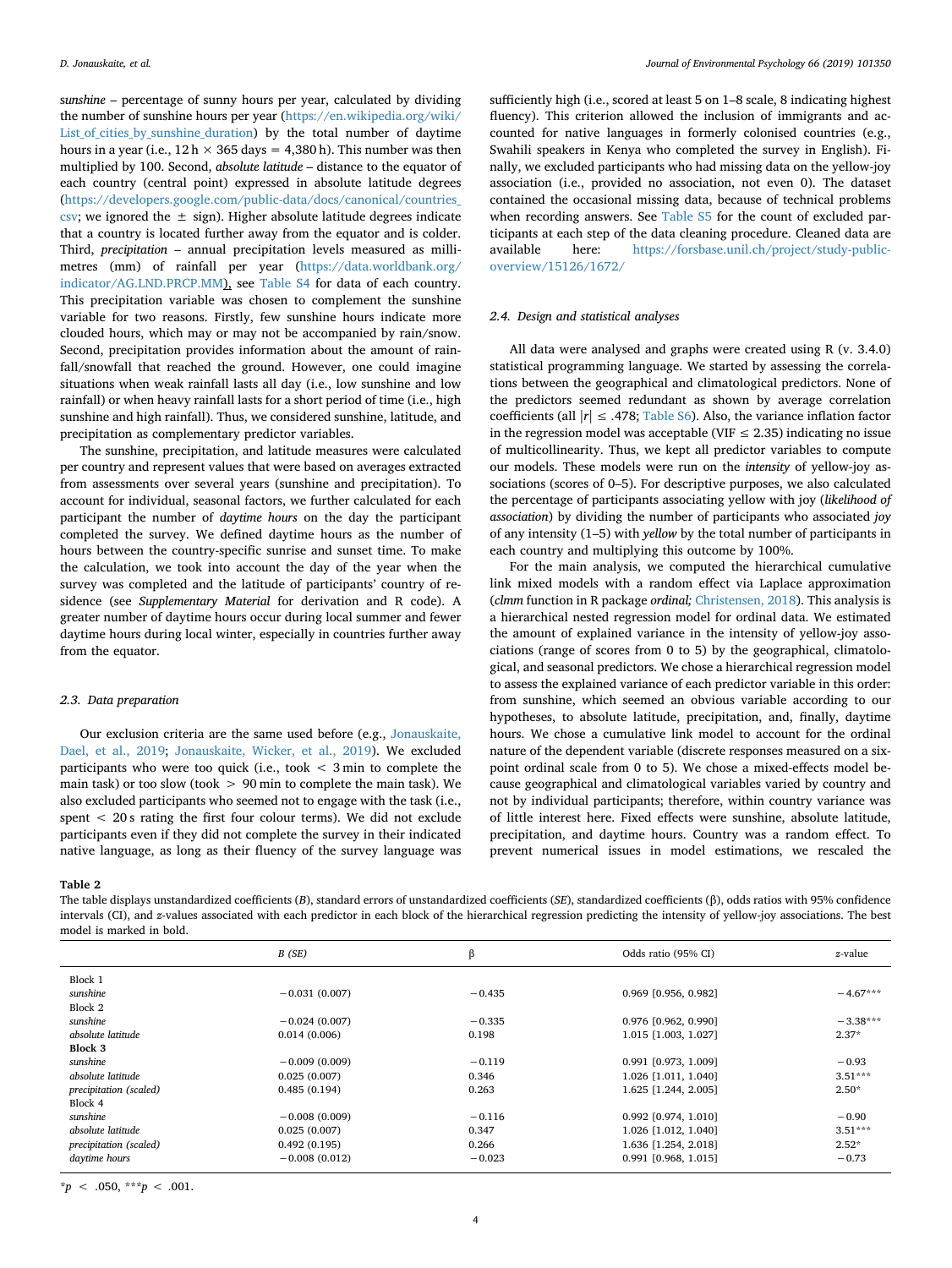precipitation variable by dividing all precipitation values by 1000.

In block 0, we entered no predictors. In the next block (block 1; see [Table 2\)](#page-3-0), we added sunshine. In the following blocks, we assessed, in this order, sunshine and latitude (block 2), then sunshine, latitude, and precipitation (block 3), and finally sunshine, latitude, precipitation, and daytime hours (block 4). We used likelihood ratio tests (R function *anova*), because these tests sequentially compared every block to establish whether each new predictor changed the amount of explained variance in the intensity of yellow-joy associations. We determined the best model based on the significant change in the overall goodness-of-fit of the model as well as based on the Akaike Information Criterion (AIC), where lower values indicate a better fit.

# **3. Results**

The likelihood of yellow-joy associations varied across our 55 countries, ranging from just 5.7% in Egypt to 87.7% in Finland [\(Fig. 1](#page-4-0); Table S7). The global average of the likelihood of yellow-joy associations was 48.26% (*95% CI* = [46.86, 49.26]). We present associations between yellow and other positive and negative emotions in Tables S8 and S9 respectively.

The likelihood ratio test showed that the model with sunshine (block 1) was significant; *LR*(4) = 17.98, *p* < .001, *AIC* = 17,116,  $p_{seudo}R^2$  = .139 (Cox & Snell), .149 (Nagelkerke). The model with sunshine and absolute latitude (block 2) was superior to the model with sunshine alone (block 1) in explaining the intensity of yellow-joy associations;  $LR(5) = 5.43$ ,  $p = .020$ ,  $AIC = 17,112$ ,  $_{pseudo}R^2 = .140$  (Cox & Snell), .150 (Nagelkerke). The model accounting for sunshine, absolute latitude, and precipitation (block 3) was superior again to the model accounting for sunshine and absolute latitude alone (block 2); *LR*  $(6) = 5.78$ ,  $p = .016$ ,  $AIC = 17,109$ ,  $_{pseudo}R^2 = .141$  (Cox & Snell), .151 (Nagelkerke). Finally, the goodness-of-fit of the model including sunshine, absolute latitude, precipitation, and daytime hours (block 4) was not superior to the model including just sunshine, absolute latitude, and

precipitation (block 3); *LR*(7) = 0.53, *p* = .46, *AIC* = 17,110, *pseudoR2* = .141 (Cox & Snell), .151 (Nagelkerke). Therefore, this hierarchical regression approach showed that the variation in the intensity of yellow-joy associations can be best explained when accounting for sunshine, absolute latitude, and precipitation (block 3). Parameter estimates of individual predictors of block 3 showed that higher absolute latitude and higher precipitation significantly predicted a higher intensity of yellow-joy associations, while sunshine was not a significant predictor when these other variables were included ([Table 2\)](#page-3-0).

#### **4. Discussion**

We tested whether one's physical environment might influence how one attaches emotional meaning to colours. More precisely, we tested the hypothesis that geographic, climatological, and seasonal factors might impact yellow-joy associations in 55 countries. We replicated previous findings showing that yellow is predominantly associated with joy (e.g., [Jonauskaite, Althaus, et al., 2019](#page-5-6); [Kaya & Epps, 2004](#page-5-7); [Lindborg & Friberg, 2015\)](#page-6-1). About half of our participants endorsed an association between yellow and joy. We observed no comparably compelling associations with any other emotion. Yet, the percentage of participants endorsing this association varied widely, from about 6% in Egypt to about 88% in Finland (see also [Barchard, Grob, & Roe, 2017](#page-5-15)). Overall, participants rated yellow as more joyful if they lived in rainier countries located further away from the equator. This conclusion is based on an analysis in which we used the centre of each country as the point of reference. Although this provides a good estimate of a country's latitude, it will be less reflective of the participant's latitude in large countries.

We initially hypothesised that scarcity of sunshine is a key contributor to yellow-joy associations [\(Guéguen, 2013;](#page-5-9) [Palmer & Schloss,](#page-6-3) [2010\)](#page-6-3). Yet, after having accounted for the distance to the equator and rainfall, the factor of sunshine became redundant. Our correlational data indicate that joyful connotations of yellow are stronger when

<span id="page-4-0"></span>

**Fig. 1. Likelihood of associating yellow with joy in 55 countries.** This map of the world (data not collected in grey countries) shows the likelihood of associating yellow with joy (0%–90%), where darker and redder areas indicate a higher likelihood (i.e., proportion of participants endorsing the yellow-joy association). The dotted line shows the equator. Map created with the free software on [https://mapchart.net/.](https://mapchart.net/)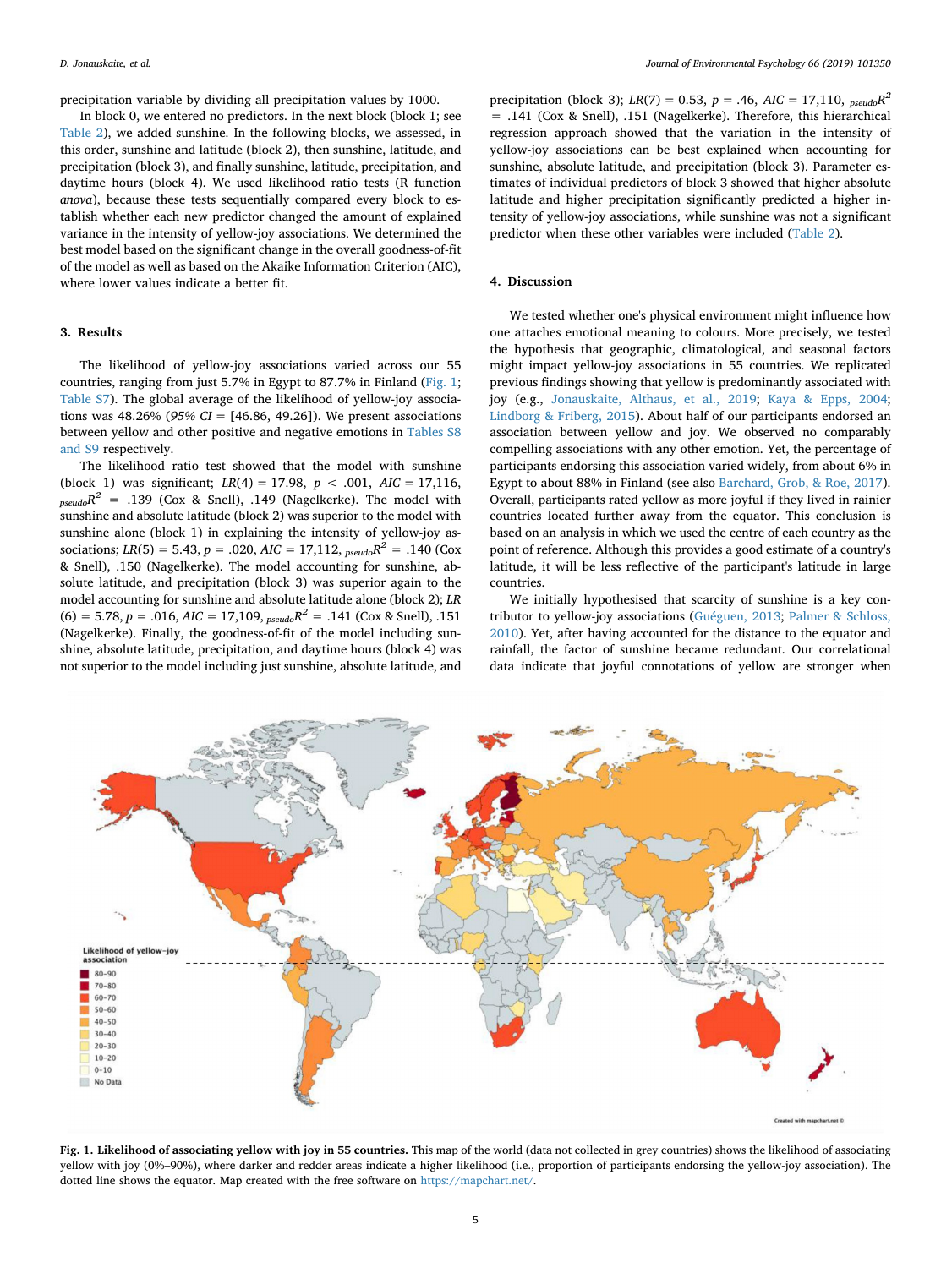temperatures are moderate and rainfall is ample. While sunshine might be positive, ample rainfall reduces otherwise harmful effects of heat and too much sunshine (e.g., droughts). These associations were driven by a country's typical annual climate and were not modulated by transient changes. We found that the number of daytime hours on the day of completing the survey did not influence the intensity of yellow-joy associations, suggesting minor seasonal effects on yellow-joy associations.

The stability across seasons contrasts with previous studies on colour preferences, which vary systematically between autumn and the other seasons [\(Schloss, Nelson, Parker, Heck, & Palmer, 2017\)](#page-6-8). Potentially, colour preferences are more dynamic than colour-emotion associations, since preferences are shaped by one's personal and shared past affective experiences ([Palmer & Schloss, 2010\)](#page-6-3). This would explain why we found that yellow-joy associations varied with global climatological factors, but not with seasonal fluctuations.

Our results invite future research testing mechanisms by which climatological and geographical factors may impact colour-emotion associations. One could imagine that yellow-joy associations emerge because of an individual's experience (sunshine makes all colours more vibrant), physical sensations (the positive feeling of skin warmed by the sun), embodied experience (doing joyful things in the sunshine) or semantic pathways (talking about joyful things and sunshine together). Future studies should also investigate whether physical colour exposure impacts psychological functions in systematic ways (e.g., yellow being a joy-inducing colour in participants living in colder and rainier countries). While we acknowledge that many questions remain, our global study lays the groundwork for a better understanding of how the physical environment comes to shape the human mind.

# **Authors' contributions**

**Conceptualisation**: DJ, CM.

**Formal analysis**: DJ, JPA, CBD.

**Funding acquisition**: DJ, NDa, CM.

**Investigation:** DJ, AAK, AAA, ASAR, ÁGÁ, KAA, MB, DB, VB, MKBM, ACh, TCh, EC, TCi, VC, ACr, NDa, HD, NDi, CBD, SF, EFP, AGa, AGi, YAG, GG, AAH, JH, MH, BSAK, SK, JK, NK, EL, ML, BM, LM, PMe, AMW, PMu, GN, DO, MPP, CMP, APAI, NP, TRS, MR, LR, ASM, AS, RT, MU, SV, VV, EV, GW, SZ, MZ, CM.

**Methodology**: DJ, CM. **Supervision**: CM.

**Visualization**: DJ.

**Writing – original draft**: DJ, CM.

**Writing – review & editing:** DJ, AAK, AAA, ASAR, JPA, ÁGÁ, KAA, MB, DB, VB, MKBM, ACh, TCh, EC, TCi, VC, ACr, NDa, HD, NDi, CBD, SF, EFP, AGa, AGi, YAG, GG, AAH, JH, MH, BSAK, SK, JK, NK, EL, ML, BM, LM, PMe, AMW, PMu, GN, DO, MPP, CMP, APAI, NP, TRS, MR, LR, ASM, AS, RT, MU, SV, VV, EV, GW, SZ, MZ, CM.

#### **Acknowledgements**

This research was supported by the Swiss National Science Foundation, providing a Doc.CH fellowship grant to DJ (P0LAP1\_175055) and a project funding grant to CM & NDa (100014\_182138). MH was supported by a research grant from the Bergen Research Foundation (BFS2016REK03). YG was supported by the Russian Foundation for Basic Research (17-29-09145). The initiation of this research was possible through the support of AkzoNobel, Imperial Chemical Industries (ICI) Limited, and in particular David Elliott and Tom Curwen, Color R&I team, Slough, UK, and Stephanie Kraneveld, Sassenheim, the Netherlands. We would like to further thank all the people who have contributed to the translation of the survey or to data collection, but have not provided further contributions: Chaman Afrooz Chowdhury (Bengali), Gumru Ahmadova (Azerbaijani), Felipe Andrade (Portuguese), Archil Begiashvili

(Georgian), Gildas Bika (Gabon), Oh-Hyeon Choung (Korean), Yishin Chuang (Traditional Chinese), Emilija Emma (Lithuanian), Agnieszka Gawda (Polish), Stephanie Hong (Korean), Aydan Ismayilova (Azerbaijani), Jamila Ismayilova (Azerbaijani), Aurika Jonauskienė (Lithuanian), Vita Kalnberziņa (Latvian), Bruno Kemm (Spanish & Portuguese), Richard Klein (French), Árni Kristjánsson (Icelandic), Gunta Krūmiņa (Latvian), Junghee Lee (Korean), Tiraya Lerthattasilp (Thai), Abraham Lim Ken Zhi (Traditional Chinese), Arnt Lykke Jakobsen (Danish), Sarah Malekolkalami (Persian), Lucian Marin (Romanian), Riina Martinson (Estonian), Marilena Syrimi (Cyprus), Jung Min Shin (Korean), Tanisha Momtaz (Bengali), Galina Paramei (Russian), Mushfiqur Rahman (Bengali), Anchalita Ratanajaruraks (Thai), Angela Rowe (Spanish), Juliet Rowe (Spanish), Haerin Shin (Korean), Kristian Tangsgaard Hvelplund (Danish), Angeliki Theodoridou (Greek), Evelina Thunell (Swedish), Alessandro Tremea (Italian), Laura Winther Balling (Danish), Ji Won Hur (Korean), Yaffa Yeshurun (Hebrew), and Sólveig þorsteinsdóttir (Icelandic). Finally, we would like to thank all the participants.

#### **Appendix A. Supplementary data**

Supplementary data to this article can be found online at [https://](https://doi.org/10.1016/j.jenvp.2019.101350) [doi.org/10.1016/j.jenvp.2019.101350.](https://doi.org/10.1016/j.jenvp.2019.101350)

#### **References**

- <span id="page-5-0"></span>Adams, F. M., & Osgood, C. E. (1973). A cross-cultural study of the affective meanings of color. *Journal of Cross-Cultural Psychology, 4*(2), 135–157. [https://doi.org/10.1177/](https://doi.org/10.1177/002202217300400201) [002202217300400201](https://doi.org/10.1177/002202217300400201).
- <span id="page-5-15"></span>Barchard, K. A., Grob, K. E., & Roe, M. J. (2017). Is sadness blue? The problem of using figurative language for emotions on psychological tests. *Behavior Research Methods, 49*(2), 443–456. [https://doi.org/10.3758/s13428-016-0713-5.](https://doi.org/10.3758/s13428-016-0713-5)
- <span id="page-5-4"></span>Burkitt, E., & Sheppard, L. (2014). Children's colour use to portray themselves and others with happy, sad and mixed emotion. *Educational Psychology, 34*(2), 231–251. [https://](https://doi.org/10.1080/01443410.2013.785059) [doi.org/10.1080/01443410.2013.785059](https://doi.org/10.1080/01443410.2013.785059).
- <span id="page-5-14"></span>Christensen, R. H. B. (2018). Ordinal - regression models for ordinal data. R package version 2018.8-25. Retrieved from [http://www.cran.r-project.org/package=](http://www.cran.r-project.org/package=ordinal/) [ordinal/.](http://www.cran.r-project.org/package=ordinal/)
- <span id="page-5-5"></span>Dael, N., Perseguers, M.-N., Marchand, C., Antonietti, J.-P., & Mohr, C. (2016). Put on that colour, it fits your emotion: Colour appropriateness as a function of expressed emotion. *Quarterly Journal of Experimental Psychology, 69*(8), 1619–1630[https://doi.](https://doi.org/10.1080/17470218.2015.1090462) [org/10.1080/17470218.2015.1090462](https://doi.org/10.1080/17470218.2015.1090462).
- <span id="page-5-3"></span>Dijkstra, K., Pieterse, M. E., & Pruyn, A. T. H. (2008). Individual differences in reactions towards color in simulated healthcare environments: The role of stimulus screening ability. *Journal of Environmental Psychology, 28*(3), 268–277. [https://doi.org/10.](https://doi.org/10.1016/j.jenvp.2008.02.007) [1016/j.jenvp.2008.02.007.](https://doi.org/10.1016/j.jenvp.2008.02.007)
- <span id="page-5-2"></span>Genschow, O., Noll, T., Wänke, M., & Gersbach, R. (2015). Does Baker-Miller pink reduce aggression in prison detention cells? A critical empirical examination. *Psychology, Crime and Law, 21*(July), 482–489. [https://doi.org/10.1080/1068316X.2014.](https://doi.org/10.1080/1068316X.2014.989172) [989172](https://doi.org/10.1080/1068316X.2014.989172).
- <span id="page-5-8"></span>Griber, Y. A., Mylonas, D., & Paramei, G. V. (2018). Objects as culture-specific referents of color terms in Russian. *Color Research & Application, 43*(6), 958–975. [https://doi.org/](https://doi.org/10.1002/col.22280) [10.1002/col.22280](https://doi.org/10.1002/col.22280).
- <span id="page-5-9"></span>Guéguen, N. (2013). Weather and smiling contagion: A quasi experiment with the smiling sunshine. *Journal of Nonverbal Behavior, 37*(1), 51–55. [https://doi.org/10.1007/](https://doi.org/10.1007/s10919-012-0140-y) [s10919-012-0140-y.](https://doi.org/10.1007/s10919-012-0140-y)
- <span id="page-5-11"></span>Henrich, J., Heine, S. J., & Norenzayan, A. (2010). The weirdest people in the world? *Behavioral and Brain Sciences, 33*(2–3), 61–83. [https://doi.org/10.1017/](https://doi.org/10.1017/S0140525X0999152X) [S0140525X0999152X](https://doi.org/10.1017/S0140525X0999152X).
- <span id="page-5-1"></span>Jalil, N. A., Yunus, R. M., & Said, N. S. (2012). Environmental colour impact upon human behaviour: A review. *Procedia - Social and Behavioral Sciences, 35*, 54–62. [https://doi.](https://doi.org/10.1016/j.sbspro.2012.02.062) [org/10.1016/j.sbspro.2012.02.062.](https://doi.org/10.1016/j.sbspro.2012.02.062)
- <span id="page-5-6"></span>Jonauskaite, D., Althaus, B., Dael, N., Dan-Glauser, E., & Mohr, C. (2019a). What color do you feel? Color choices are driven by mood. *Color Research & Application, 44*(2), 272–284. <https://doi.org/10.1002/col.22327>.
- <span id="page-5-12"></span>Jonauskaite, D., Dael, N., Chèvre, L., Althaus, B., Tremea, A., Charalambides, L., et al. (2019b). Pink for girls, red for boys, and blue for both genders: Colour preferences in children and adults. *Sex Roles, 80*(9), 630–642. [https://doi.org/10.1007/s11199-](https://doi.org/10.1007/s11199-018-0955-z) [018-0955-z.](https://doi.org/10.1007/s11199-018-0955-z)
- <span id="page-5-13"></span>Jonauskaite, D., Wicker, J., Mohr, C., Dael, N., Havelka, J., Papadatou-Pastou, M., et al. (2019c). A machine learning approach to quantify the specificity of color-emotion associations and their cultural differences. *Royal Society Open Science, 6*(9), 190741. [https://doi.org/10.1098/rsos.190741.](https://doi.org/10.1098/rsos.190741)
- <span id="page-5-7"></span>Kaya, N., & Epps, H. H. (2004). Relationship between color and emotion: A study of college students. *College Student Journal, 38*(3), 396–406. Retrieved from [https://](https://nzdis.org/projects/attachments/299/colorassociation-students.pdf) [nzdis.org/projects/attachments/299/colorassociation-students.pdf.](https://nzdis.org/projects/attachments/299/colorassociation-students.pdf)
- <span id="page-5-10"></span>Keller, M. C., Fredrickson, B. L., Ybarra, O., Côté, S., Johnson, K., Mikels, J., et al. (2005). A warm heart and a clear head: The contingent effects of weather on mood and